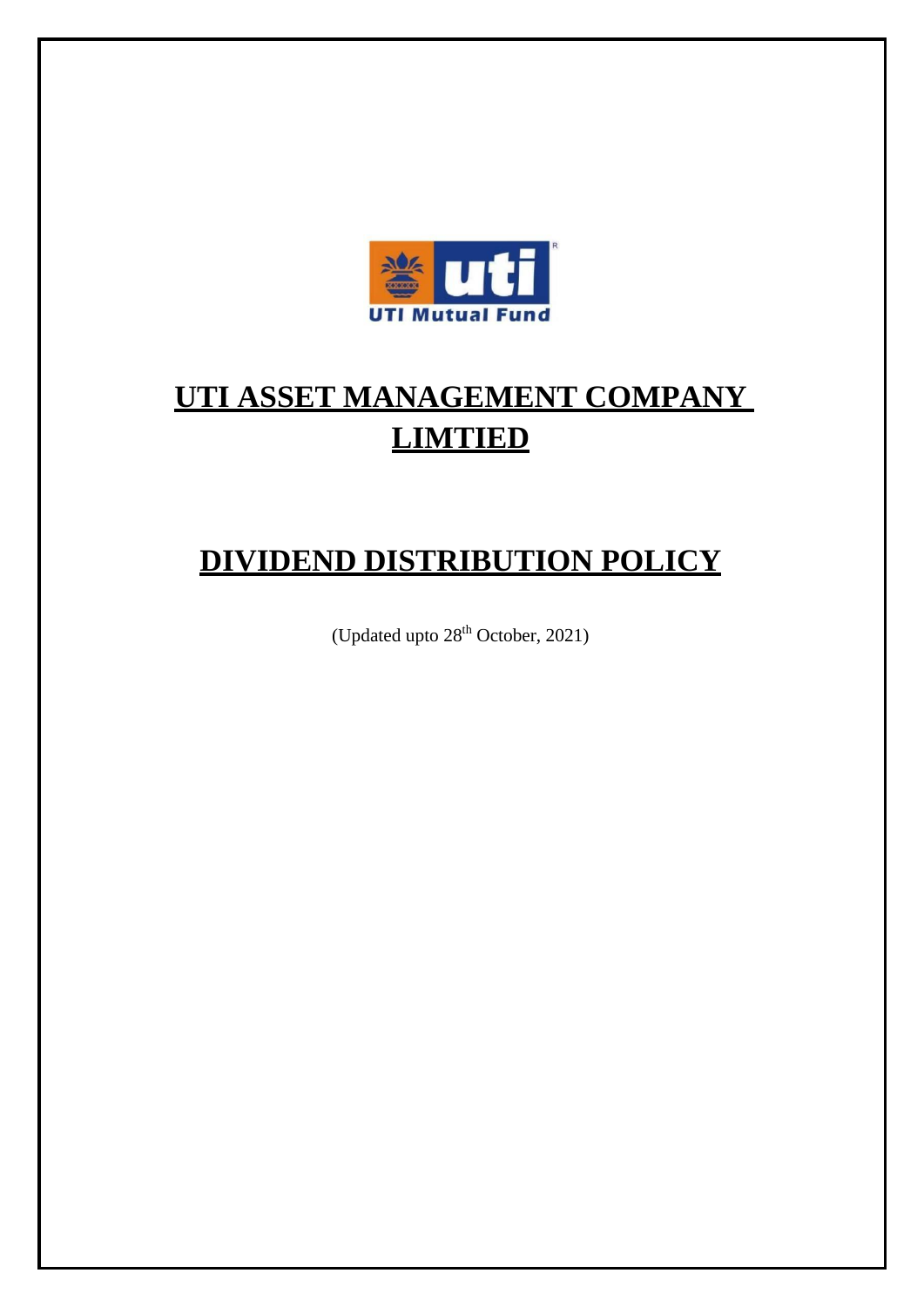#### **1. Introduction:**

- 1.1 Pursuant to the provisions of Regulation 43A of Securities and Exchange Board of India (Listing Obligations and Disclosure Requirements) Regulations, 2015 as amended (the"**SEBI Listing Regulations**"), it is mandatory to have a Dividend Distribution Policy ("**Policy**") in place by the top one thousand listed companies based on the market capitalisation calculated as on March 31, every year.
- 1.2 The Board of Directors of UTI Asset Management Company Limited (the "**Company**") has adopted and formulated this Policy, in compliance with the SEBI Listing Regulations.

#### **2. Objective:**

The objective of this Policy is to establish the parameters to be considered by the Board before declaring or recommending dividend. The Policy aims to strike an optimum balance between rewarding shareholders through dividend and ensuring that sufficient funds are retained for the growth of the Company.

#### **3. Definitions:**

- 3.1. The words, terms and expressions referred to in this policy will have the same meaning as defined under the Companies Act, 2013 (the "Act"), the rules made there under and the SEBI Listing Regulations including any statutory modification or reenactment thereto, as the case may be.
- 3.2. In this Policy, unless the contrary intention appears:
	- a) the clause headings are for ease of reference only and shall not be relevant to interpretation;
	- b) a reference to a clause number includes a reference to its sub-clauses;
	- c) words in singular number include the plural and vice-versa.

#### **4. Scope:**

4.1 The Policy covers the following:

## **a. Dividend to Equity Shareholders of the Company:**

At present the Company has only one class of equity shares and accordingly, the Dividend will be distributed equally among all the equity shareholders, based on their shareholding on the record date. Parameters for dividend payments in respect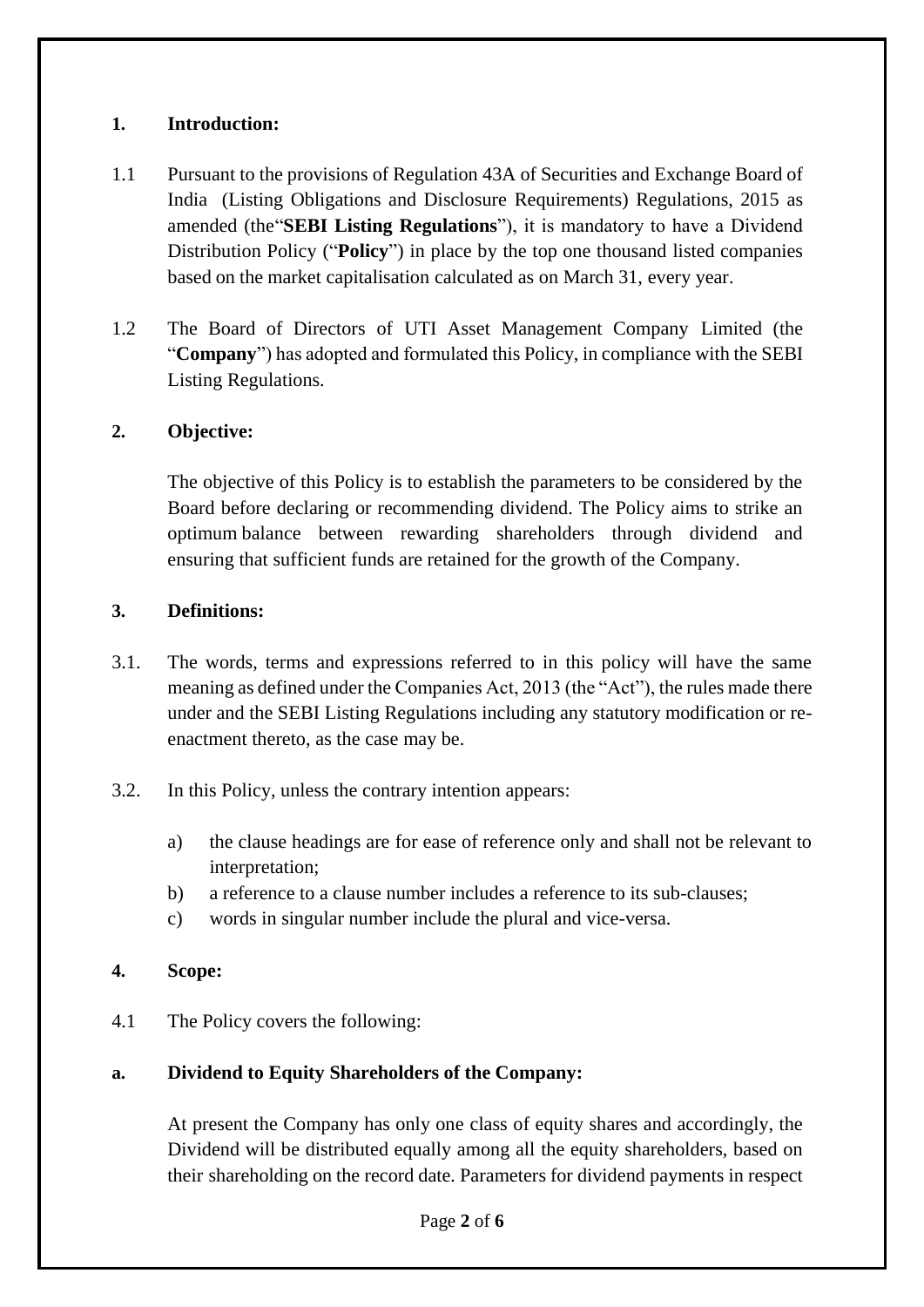of any otherclass of shares will be as per the respective terms of issue and in accordance with the applicable regulations and will be determined, if and when the Company decides to issue other classes of shares.

### **b. Interim Dividend:**

- $\triangleright$  Interim Dividend(s), if any, shall be declared by the Board.
- $\triangleright$  In case no final dividend is declared for any particular financial year, interim dividend paid during that year, if any shall be regarded as final dividend for the year in the Annual General Meeting ("**AGM**").
- $\triangleright$  Before declaring interim dividend, the Board shall consider the financial position of the Company that allows the payment of such dividend along with all the compliances to be taken care of as per the statutory requirements.
- $\triangleright$  The payment of dividend shall be made within the statutorily prescribed period from the date of declaration to the shareholders entitled to receive the dividend on the record date, as per the applicable laws.
- $\triangleright$  Interim dividends will be declared before the end of the financial year
	- out of the surplus in the profit and loss account;
	- out of the profits of the financial year in which interim dividend is sought to be declared;
	- out of profits generated in the financial year till the quarter preceding the date of declaration of the interim dividend;
	- In case, the company has incurred loss during the current financial year up to the end of the quarter immediately preceding the date of declaration of the dividend, such dividend shall not be declared at a rate higher than the average dividends declared during three preceding financial years.

## **c. Final Dividend:**

- Recommendation, if any, shall be made by the Board, usually in the Board meeting that considers and approves the annual financial statements, subject to approval of the shareholders of the Company.
- $\triangleright$  The dividend as recommended by the Board shall be approved/declared in the AGM of the Company.
- $\triangleright$  The payment of dividends shall be made within the statutorily prescribed period from the date of declaration, to those shareholders who are entitled to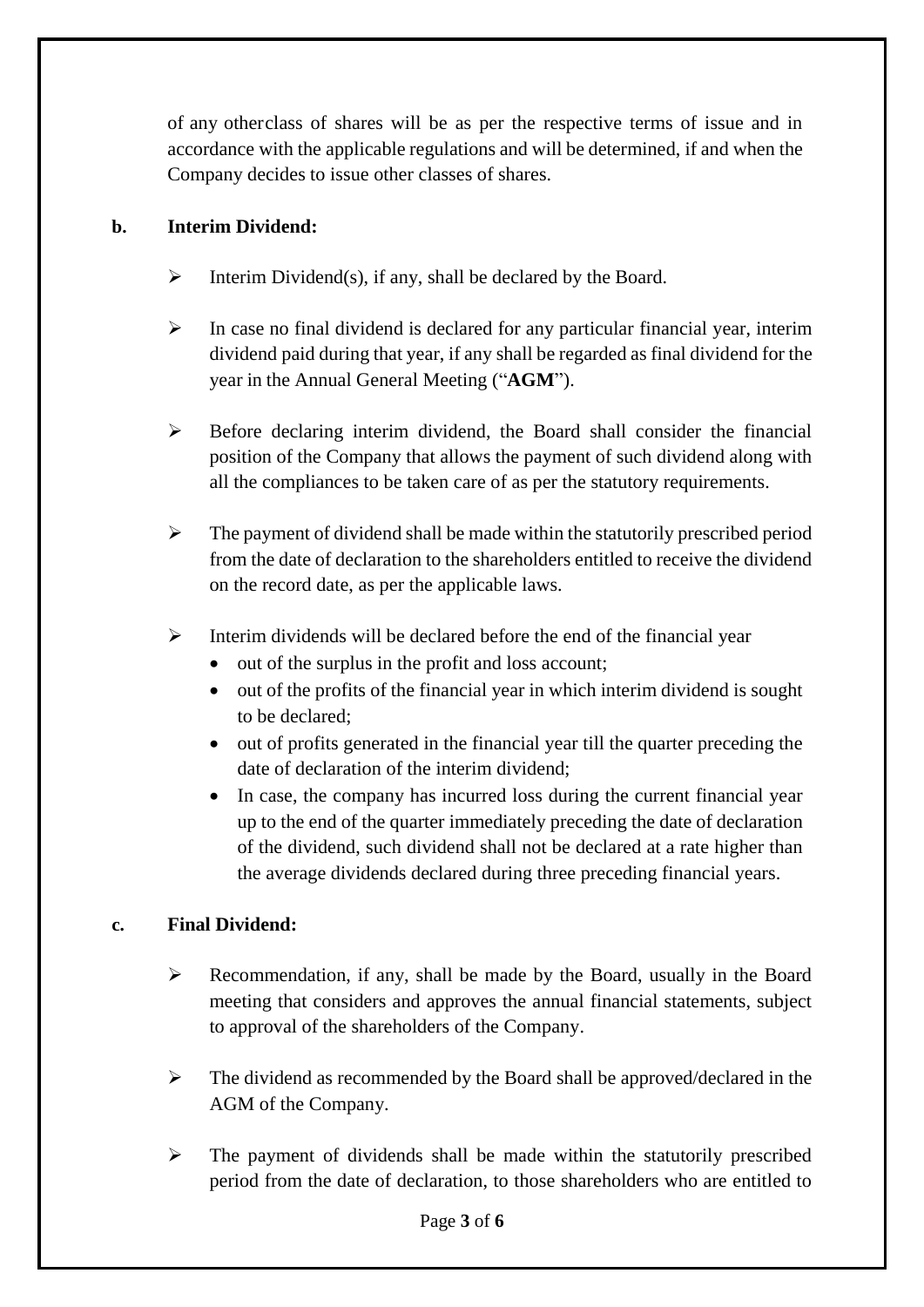receive the dividend on the record date/book closure period, as per the applicable laws.

- $\triangleright$  Final dividend shall be declared after audited financials are available and after taking into account the interim dividends declared in that year.
- $\triangleright$  Unrealised gains in other comprehensive income will not be considered for declaration of dividend.

#### **5. Parameters to be considered:**

#### **5.1 Parameters to be considered before recommending dividend:**

The Board of Directors may declare dividend equivalent to 50% or more of the Profit after Tax (PAT) of the Company after considering the following factors:

#### *Statutory and Regulatory factors*

The Company shall declare dividend only after ensuring compliance with provisions of the Act, rules made thereunder, the SEBI Listing Regulations, as amended, any other statutory laws as may be applicable from time to time and Articles of Association of the Company.

#### *Financial Factors / Internal Factors*

- Profits earned during the financial year:
- Accumulated reserves:
- Profitability outlook for the coming years
- Expected future capex requirements
- Expansion or modernization of existing businesses;
- Free cash flows after considering capital expenditure requirement, resources required to fund acquisitions, diversification, repayment of borrowings, change in working capital, research and development, to meet contingencies etc.
- Cost of borrowings for long term and short-term projects proposed to be undertaken by the Company.
- Past dividend trends like rate of dividend, pay-out ratio, EPS, bonus, split of shares etc.
- Other factors which the Board may consider.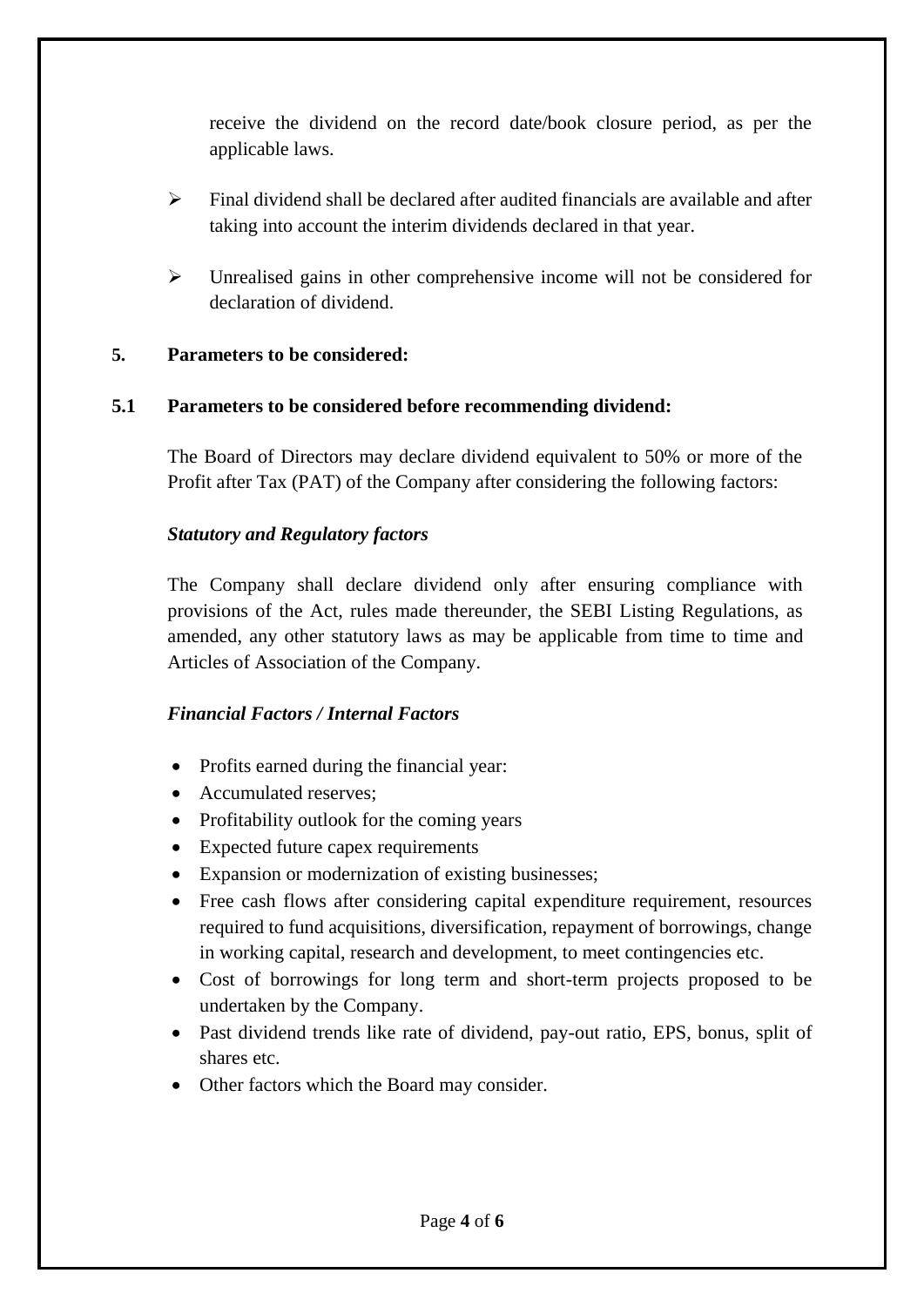## *External Factors*

- Shareholder expectations, including individual shareholders;
- Significant changes in the Macro-economic & Market conditions;
- Taxation, Regulation & Govt. Policies.

## **5.2 Circumstances under which the shareholders of the Company may or may not expect dividend**

The Company may not distribute a dividend or may distribute a reduced quantum of dividend when there is absence or inadequacy of profits. Also, if one or more of the criterion for recommendation of dividend is not fulfilled by the Company, such as:

- a) Any regulatory restriction placed on the Company on declaration of dividend;
- b) Significantly higher working capital requirements adversely impacting free cash flow;
- c) Due to losses incurred;
- d) Any corporate action resulting cash outflow, such as buyback of shares, investments, mergers, acquisitions etc.;
- e) Bonus issue;
- f) if the Board is of the view that it would be prudent to conserve capital for expansion of business growth or other exigencies, which shall be stated by the Board;
- g) Any external factors such as changes in tax law, significant change in Indian economy etc.

The reasons stated above are illustrative and not exhaustive.

## **5.3 Utilisation of retained earnings**

Retained earnings shall be utilized in accordance with prevailing regulatory requirements, creating reserves for specific objectives, fortifying the balance sheet against contingencies, generating higher returns for shareholders through reinvestment of profits for future growth and expansion and any other specific purpose as approved bythe Board of Directors of the Company.

The Company shall endeavor to utilize retained earnings in a manner that shall be beneficial to both, the interests of the Company and its stakeholders.